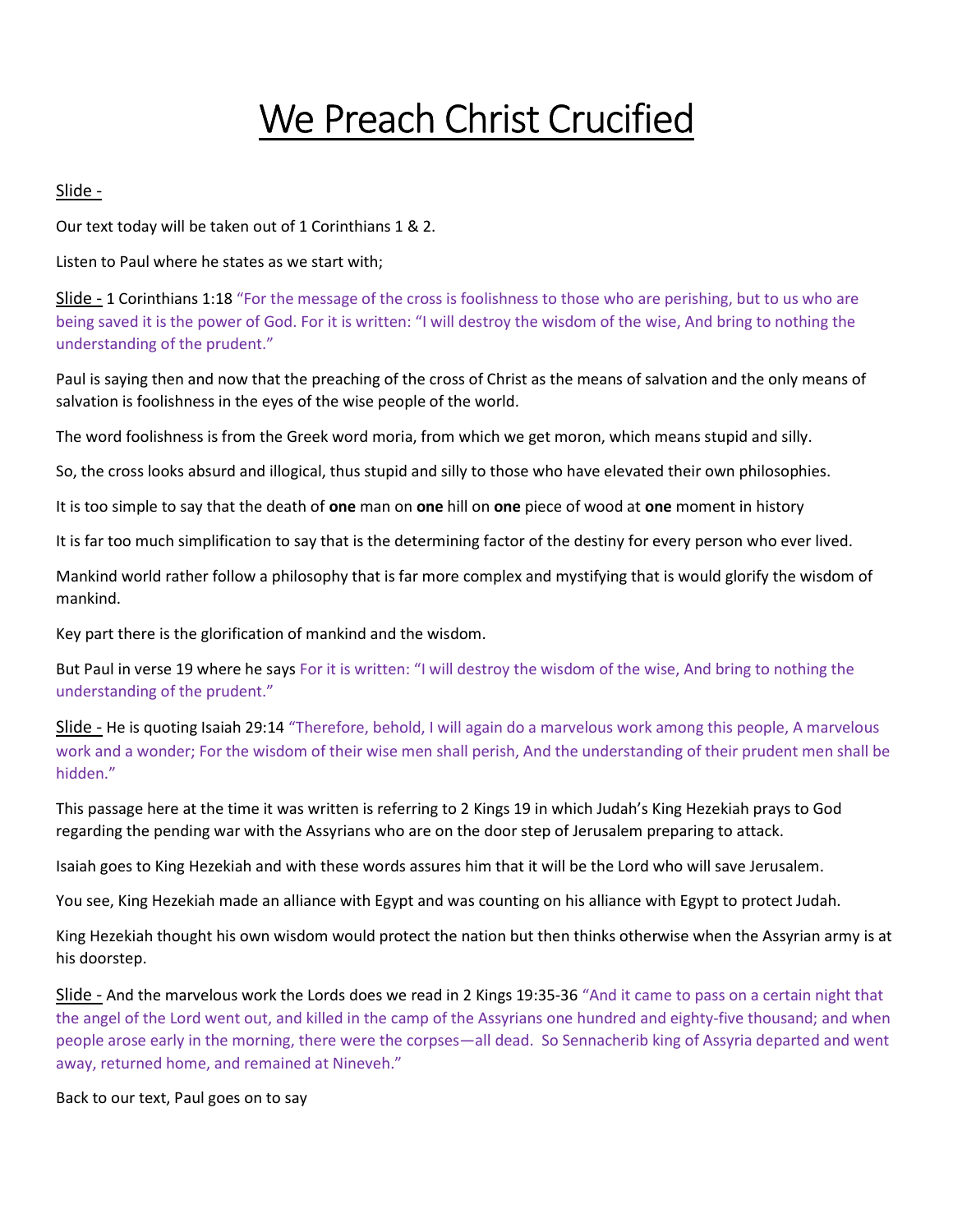Slide - 1 Corinthians 1:20-21 "Where is the wise man (philosopher)? Where is the scribe (scholar)? Where is the disputer of this age? Has not God made foolish the wisdom of this world? For since, in the wisdom of God, the world through wisdom did not know God, it pleased God through the foolishness of the message preached to save those who believe."

## Two questions are asked.

Where are all those smart people who are going to solve all the problems?

Has not God made foolish the wisdom of this world?

Secular education is valuable but at it's best it does not solve all the problems of mankind.

Immorality, greed, hatred, cruelty, divorce, suicide, mental breakdowns and various other causes of sorrow and pain continue to this day.

With all the efforts of the smart people of this world we still have wars, crime and injustice.

Human wisdom has not solved or eradicated these problems.

Human wisdom and philosophy never wants to get at the real issue of the life – one's eternal soul.

The world does not want to know the true God.

We are surrounded by God, but the world remains ignorant of His eternal power but not by lack of reason

Every time we look at the complexity of nature, we see God's wisdom, but mankind chooses to live by its own wisdom.

When scientists studies botany, zoology or biology, they do not acknowledge God but come up with their own theories such as the theory of evolution.

What the world could not do, God did.

God provided the means of salvation from sin and the promise of eternal life.

Not because we are smart, for you see faith goes beyond intellect.

Do you know what greatest aspect of faith is? it puts everyone on the same level.

Whether they are doctors or store clerks, royalty or the commoner, free or a slave.

Reading on;

Slide - 1 Corinthians 1:22-23 "For Jews request a sign, and Greeks seek after wisdom; but we preach Christ crucified, to the Jews a stumbling block and to the Greeks foolishness"

Many times, the Jews asked Jesus for a sign, do a trick, do something magical.

Jesus performed many miracles, but they would not believe Him. But God knew that would be their nature.

Slide - Listen to what John says in John 12:37-40 "But although He had done so many signs before them, they did not believe in Him, that the word of Isaiah the prophet might be fulfilled, which he spoke: "Lord, who has believed our report? And to whom has the arm of the Lord been revealed?"

Slide - Therefore they could not believe, because Isaiah said again: "He has blinded their eyes and hardened their hearts, Lest they should see with their eyes, Lest they should understand with their hearts and turn, So that I should heal them."

The greatest sign, His resurrection, still to this day remains a stumbling block to the Jews and others.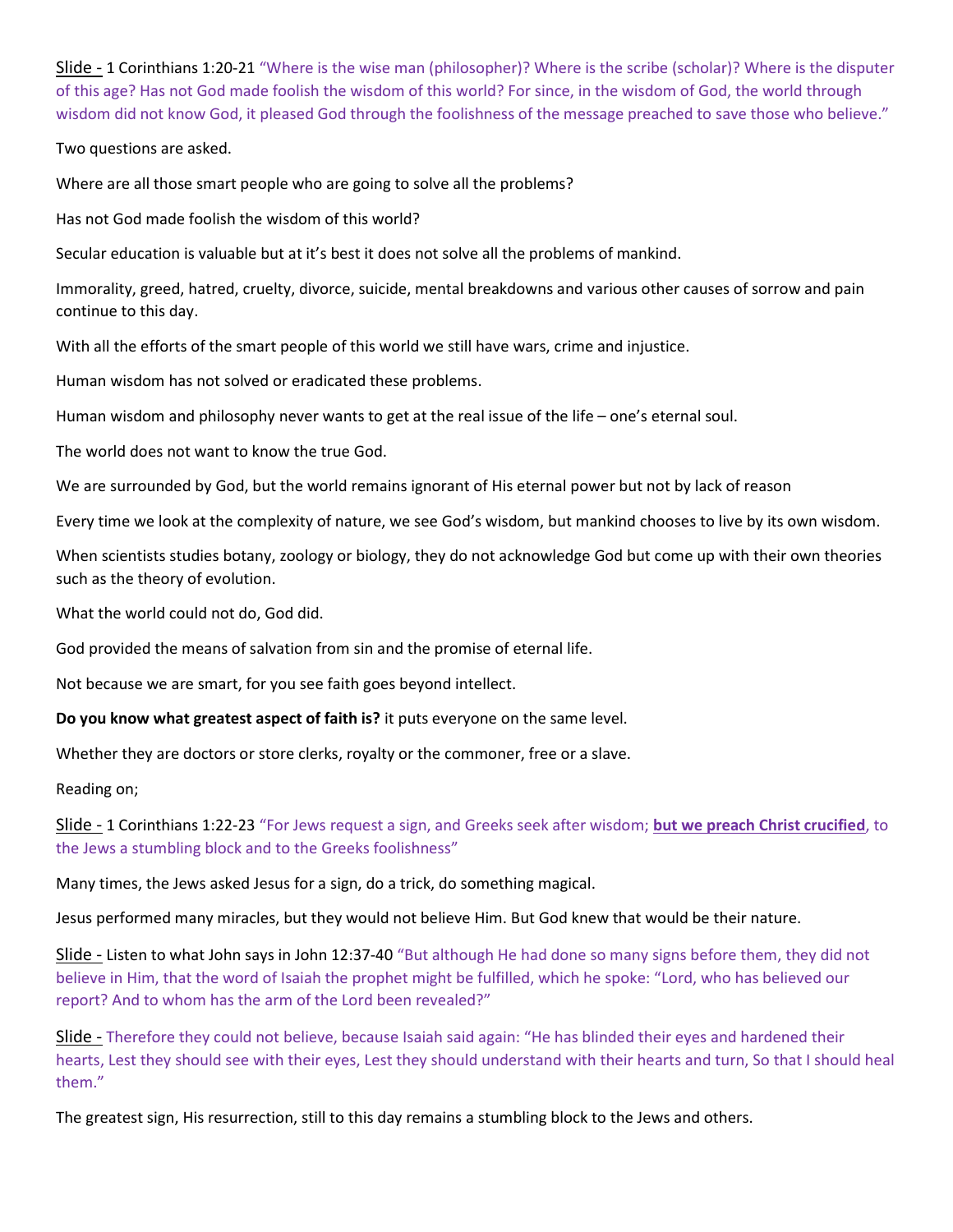And of course, the Greeks and those who love human philosophy will always propagate various theories and attract people to them and their theories.

While the cross of Christ is a stumbling block to our self-righteousness and an offense to our rationalism,

this is where God has chosen to reveal His power and wisdom.

Then Paul goes on to tell us;

Slide - 1 Corinthians 1:24-26 "but to those who are called, both Jews and Greeks, Christ the power of God and the wisdom of God. Because the foolishness of God is wiser than men, and the weakness of God is stronger than men. For you see your calling, brethren, that not many wise according to the flesh, not many mighty, not many noble, are called."

To those who have accepted God's call through the Gospel, Christ is the power of God and the wisdom of God.

Mans wisdom would never of conceived such a plan.

The exoneration of God's justice, as well as providing a means of salvation would come through Christ's death.

Paul says with irony, that this is the way the world regards God's divine wisdom and power.

The paradox of the gospel is that the **opposite** kind of people from what the world esteems successful are most likely to receive it.

The world loves its wisdom and there is a substantial amount of self-glory and vanity with that knowledge.

Through worldly wisdom people who think they are self-sufficient and do not humble themselves before God.

These people being worldly wise, mighty, nobility feel self-sufficient and thus feel they have no need for God.

Slide - 1 Corinthians 1:27 – "But God has chosen the foolish things of the world to put to shame the wise, and God has chosen the weak things of the world to put to shame the things which are mighty"

The message may seem simple, but it is the message which has carried the church through the last 20 centuries.

It is the foundation of our faith.

Again, in the words of the Apostle Paul:

Slide - 1 Corinthians 1:28-29 "and the base (insignificant) things of the world and the things which are despised God has chosen, and the things which are not, to bring to nothing the things that are, that no flesh should glory in His presence."

God selected for His purpose irrelevant things of this world, things that are shunned and treated with contempt,

Even things that are nothing so that no one may be able to boast in the presence of God.

God does not need the help of human wisdom.

He granted salvation to humble people who stand as a living testimony to the world that human philosophy, wealth and power are irrelevant to God.

Since God has removed all human boasting, nobody can say "what God did is exactly what I would have devised."

Slide - 1 Corinthians 1:30-31 "But of Him you are in Christ Jesus, who became for us wisdom from God—and righteousness and sanctification and redemption— that, as it is written, "He who glories, let him glory in the Lord."

God revealed His plan of salvation, through God Jesus Christ made us righteousness in other words God making us acceptable to Himself,

Through God Jesus Christ made us sanctified, God making us holy and setting us apart for God, and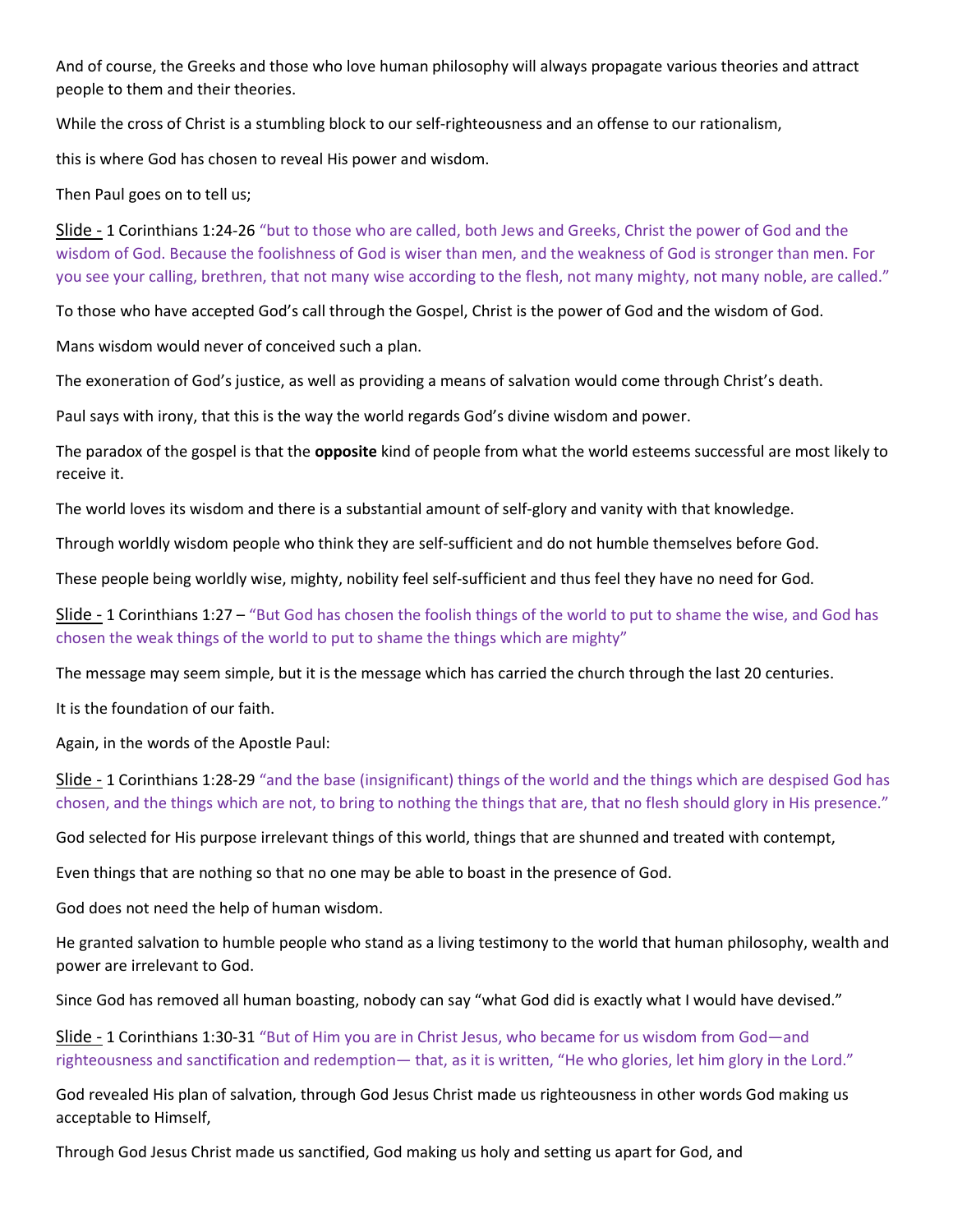Through God Jesus Christ made us redemption, God providing our ransom from the penalty for sin.

Slide - Paul writes in 1 Timothy 3:16 "And without controversy great is the mystery of godliness: God was manifested in the flesh, justified in the Spirit, Seen by angels, Preached among the Gentiles, Believed on in the world, Received up in glory."

The world likes mysteries, well here is the mystery,

In the year 212 BC a very strange man wrote a very strange book and it was dedicated the Syracusan king Gelo II.

It was the first of it's kind known as a research-expository paper.

the name of the book if you lived back then, if you remember the name of the book was "The Sand Reckoner"

It is a work by Archimedes in which he set out to determine the number of grains of sand that fit into the Universe.

Can you imagine a work more bizarre than that?

Interestingly enough this same Archimedes created devices that changed the tools of war back then for a long time.

Even in principle, are still used today.

Archimedes besides being a great mathematician, was also a great engineer and inventor.

Slide - Archimedes created a screw that was like a water pump to help the large cruise ship he was commissioned by the king to build from retaining too much water.

Archimedes engineering ability helped him create his work with equilibrium which helped his work with gears and levers.

That same year, 213 BC, the Roman army and navy came to lay siege of the city of Syracuse

The Roman military general Marcellus and his troops were utterly astonished by the resistance they met there.

The general had to work feverishly to keep his troops from giving into utter discouragement

Because to their astonishment they encountered war machines that they had never seen before

That were far more sophisticated than any of the war equipment the Romans had invented up to that point.

One of those war machines was the catapult

But another one that was more astonishing was the Claw of Archimedes

Slide - When the Roman ships approached to cliffs of Syracuse, sailors looked up in the sky and they saw the huge crane operated hook – the Claw of Archimedes –

that was used to lift the enemy ships out of the sea before dropping them to their doom on the rocks below.

The city was fiercely defended for many months against all the measures the Romans could bring to bear.

So, the Romans were beset on both land and sea.

After two years and many men and ships, the Roman siege bogged down to a stalemate

The Romans unable to force their way into the city or keep their blockade tight enough to stop supplies reaching the defenders

The Syracusans were unable to force the Romans to withdraw.

But the successes of the Syracusans in repelling the Roman siege had made them overconfident.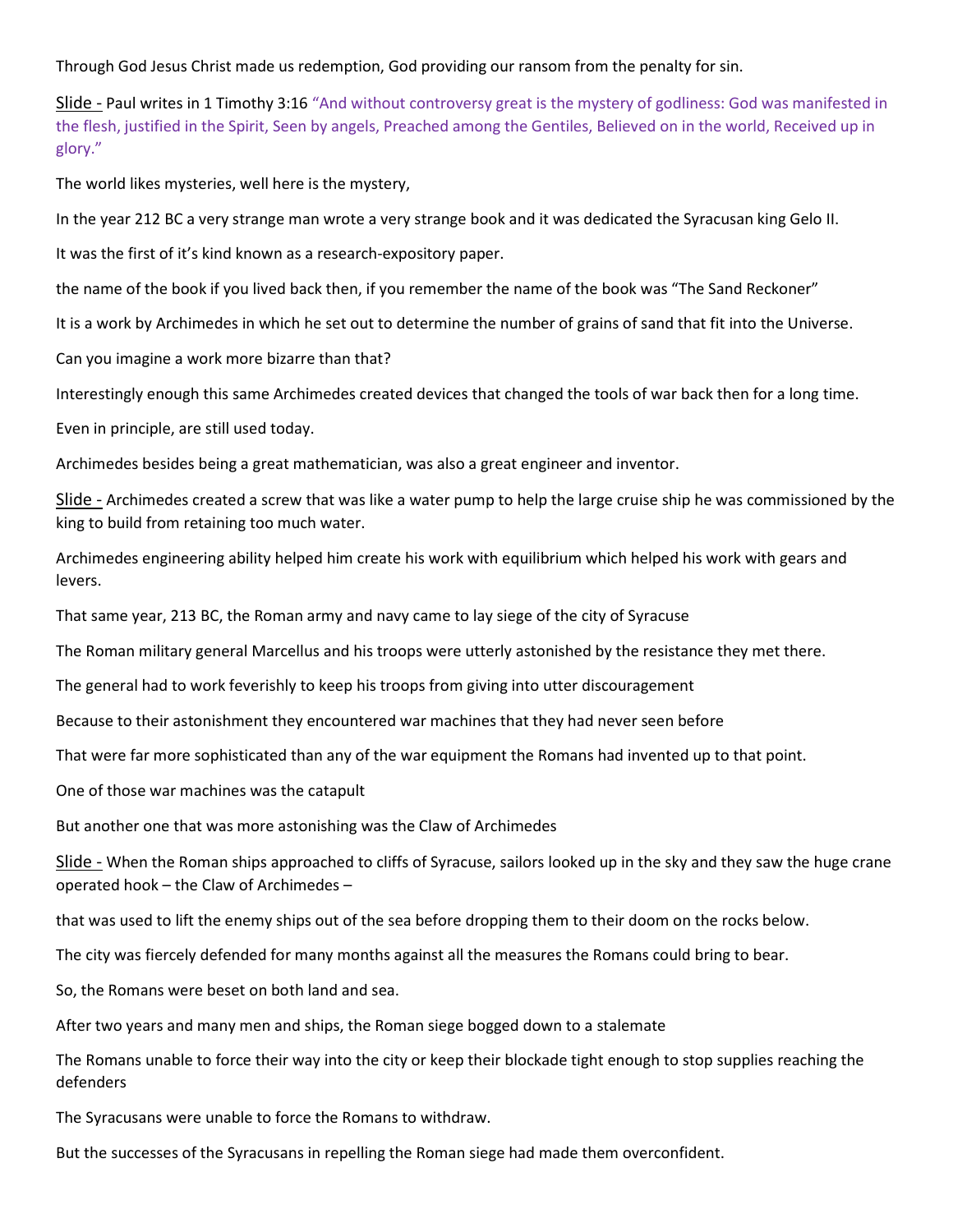In 212 BC A small party of Roman soldiers approached the city under the cover of night and managed to scale the walls to get into the outer city and with reinforcements soon took control.

Back to Archimedes, Archimedes was killed during the siege of Syracuse against the orders of the Roman general who saw the military value Archimedes would bring.

Slide - Before the siege of the city of Syracuse, Archimedes stated to the king of Syracuse "Give me a lever long enough and a place to stand on, and I will move the whole world."

Some 200 years after Archimedes made that statement a lever was found long enough to move the world.

It was a tree about 10 feet high, and the place it was placed was Calvary because the cross was the lever that turned the world upside down.

It was the cross that revealed the power of God Himself to right a top see terrvee world.

It was the message of that cross that changed the world forever.

The cross according to Paul's teaching here in 1 Corinthians has a visible and invisible significance.

Slide - In John 11 the High Priest Caiaphas looks at the cross and say to them, "You know nothing at all, nor do you consider that it is expedient for us that one man should die for the people, and not that the whole nation should perish."

For Caiaphas it is an event of political expedience to get the Romans off their back.

Pilot also looks at it from the standpoint of expediency in reverse.

He thinks if I give Jesus over to the Jews and they kill Him then this will quite to tumultuous mob and keep them under control.

Slide - The Centurion in Matthew 27 says "Truly this was the Son of God!"

The people saw the execution of an imposter, while others the destruction of a dream.

But if you were standing there and you were observing the death of Jesus on the tree would you have seen in that event the Devine act of redemption?

Would you have witnessed in the death of this Jew the propitiation of a Holy God by a perfect sacrifice?

Would you have seen in that event the remission of the sin of all who put their faith in Him?

No that was invisible to any spectator of the cross.

That was the invisible significance of the cross.

How would anybody know that the cross was the supreme act of redemption?

It's meaning and it's significance was not outwardly visible to those who were there in the flesh.

To them it was foolishness. It was not known to the wisdom of this world.

It could not be known, save the special revelation of Almighty God

For all outward appearances it seems to display the weakness of Christ.

But Paul, inspired by the Holy Spirit, says it is the power of God.

The power of God to turn the world upside down, the power of God to turn you and me upside down

And there was the mystery.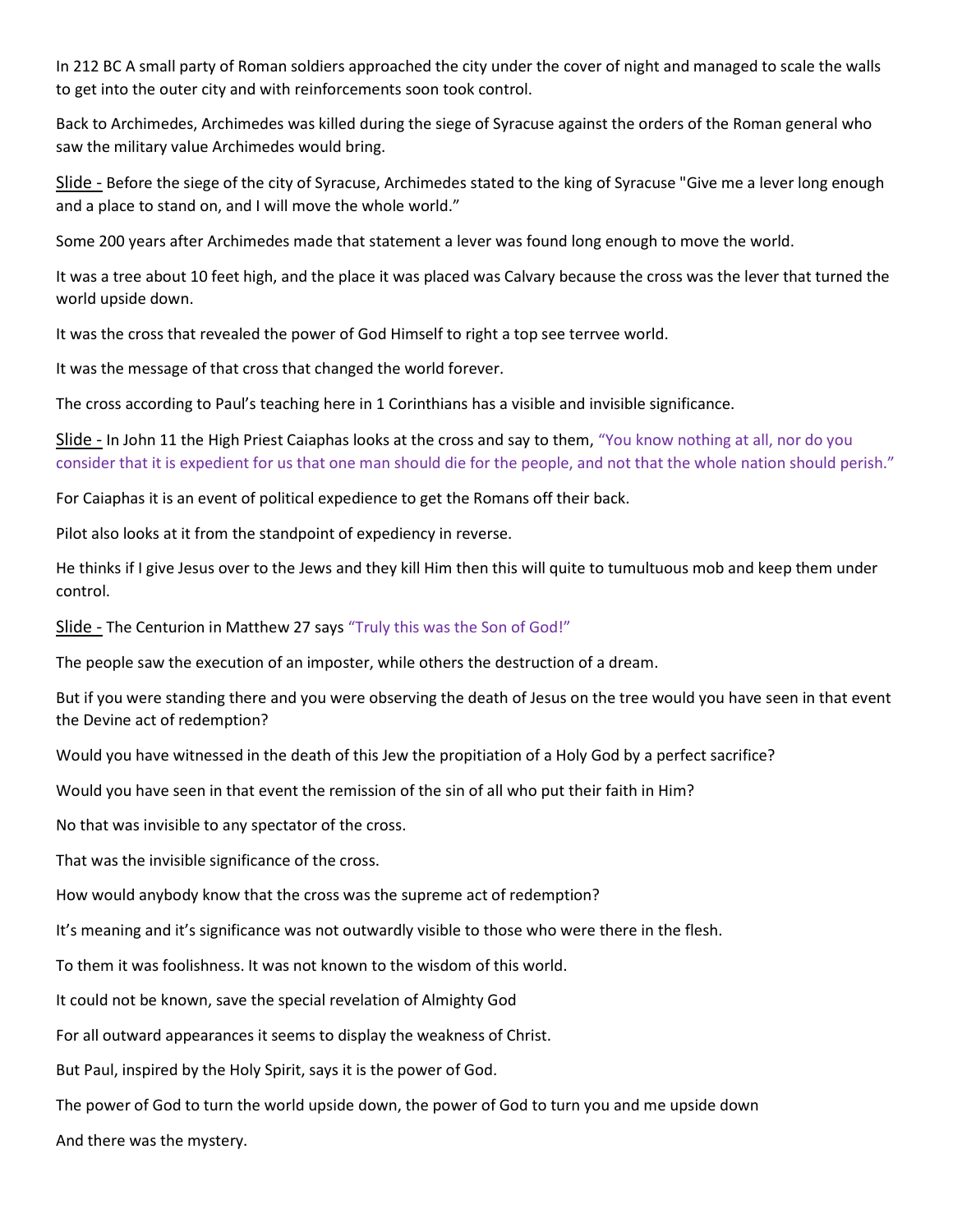Slide - 1 Corinthians 2:1-5 "And I, brethren, when I came to you, did not come with excellence of speech or of wisdom declaring to you the testimony of God. For I determined not to know anything among you except Jesus Christ and Him crucified. I was with you in weakness, in fear, and in much trembling.

Slide - And my speech and my preaching were not with persuasive words of human wisdom, but in demonstration of the Spirit and of power, that your faith should not be in the wisdom of men but in the power of God."

The power of Paul's preaching did not reside in his eloquence of speech or even superiority of speech or of wisdom.

You see in Paul's day Greek and Roman orators were very impressive.

The art of persuasion by the use of lofty words or clever rhetoric was used for power and control,

after all consider the intelligence of the regular citizens at that time.

Paul chose to forego philosophical or theological discussions regarding inconsequential things and opinions while there.

Paul's demeanor was not with arrogance or with self-assurance, but with humility,

For he recognized the strength of his work depends on God's wisdom, not his own.

The means of convicting mankind is not with smooth words that seem right according to mankind's wisdom.

Faith is founded on the word of God, not on mankind's reasoning.

Everything begins at the cross, goes through the cross and ends at the cross.

Our message is Christ and Him crucified.

We take it very seriously when the apostle Paul says in;

Slide - 2 Corinthians 5:19 - "that God was in Christ reconciling the world to Himself, not imputing their trespasses to them".

Slide - Ephesians 1:7-10 "In Him we have redemption through His blood, the forgiveness of sins, according to the riches of His grace which He made to abound toward us in all wisdom and prudence, having made known to us the mystery of His will, according to His good pleasure which He purposed in Himself, that in the dispensation of the fullness of the times He might gather together in one all things in Christ, both which are in heaven and which are on earth"

What Paul says here is profound.

This changes everything we thought we knew about God.

God is not up in heaven, arms crossed, waiting for us to appease and please Him.

He has stepped into our impossible situation.

He has made peace in the war between us and Him; a war we started and continued through rebellion and sin.

He did not win this war through the slaughter of all the ungodly,

but instead gave Himself up, ending the strife with the shedding of His own blood.

His death instead of ours.

His life given up as a ransom for many.

And He conquered sin, death, and the devil in the most unlikely and unexpected of ways.

Our God and Savior, Jesus Christ, in whom the whole fullness of deity dwells bodily as well see in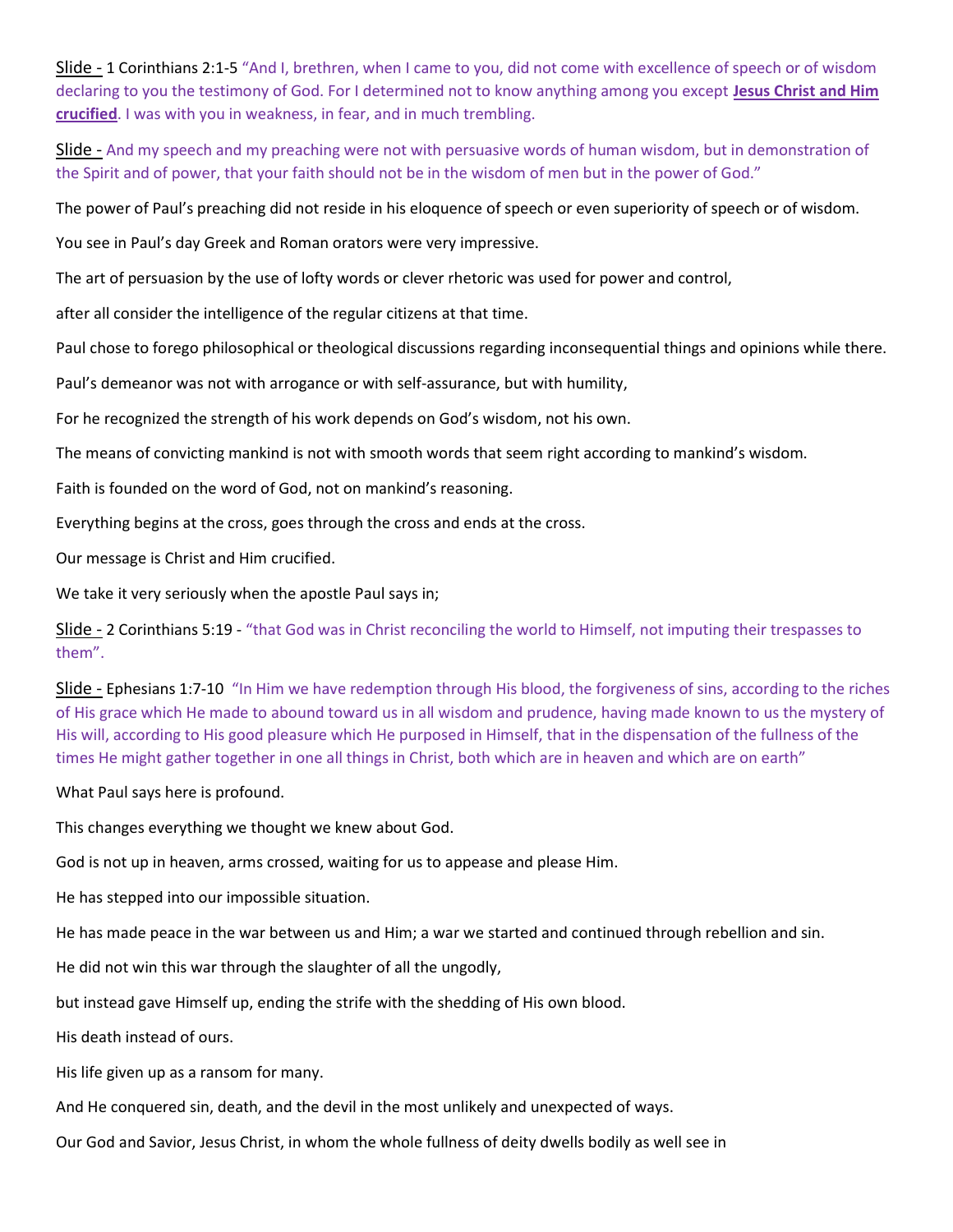Colossians 2:9 – "For in Him dwells all the fullness of the Godhead bodily,"

was conceived by the Holy Spirit in the fullness of time.

God sent forth His Son, born of virgin under the Law

Slide - Galatians 4:4-5 – "But when the fullness of the time had come, God sent forth His Son, born of a woman, born under the law, to redeem those who were under the law, that we might receive the adoption as sons."

In humility He subjected Himself to the powers that ruled us, lived under them, and was even tempted as we are, but without ever succumbing to sin.

Then, at just the right time He died for the ungodly

Slide - Romans 5:6 - "For when we were still without strength, in due time Christ died for the ungodly."

Yes, God died on a cross.

And if that was the end of the story, we would have nothing to tell you and no reason to exist as a church.

But that is not the end of the story.

On the third day after Jesus was buried, He burst forth from the tomb, risen from the dead

Slide - Listen to 1 Corinthians 15:3-4 – "For I delivered to you first of all that which I also received: that Christ died for our sins according to the Scriptures, and that He was buried, and that He rose again the third day according to the Scriptures"

You will not hear teaching that leaves you with the impression that God is stuck in heaven fretting over the world as he looks down in anxiety,

just hoping someone will do enough to get the blessings He wishes He could hand out.

Why? Because this is not the God of the Bible.

Our God, as revealed in Jesus Christ, is a powerful God.

He comes to earth, lives a perfect life, dies a bloody death, is buried, and rises again from the dead for our justification.

Our great God and Savior, Jesus Christ, reminds us to take up our cross and follow Him

Slide - Matthew 16:24 – "Then Jesus said to His disciples, "If anyone desires to come after Me, let him deny himself, and take up his cross, and follow Me.

This means that until the day we die, our focus is on the cross of Jesus.

His cross is our focus. It is where forgiveness was bought, paid for, sealed, and flows from.

{Sometimes people say, "I like a cross without Christ."

That's great. So, does the devil.

He wants you to forget about the victory that was won on the cross.

He wants the cross to be turned into a pop-culture icon that pop-stars living in unrepentant lifestyles can wear and brandish unashamedly.

Sometimes people say, "Jesus is not on the cross anymore, so why do you focus on a cross with Christ on it?"

They think because Jesus left the cross and rose from the dead, we no longer need to preach about His dying or display Him there on a crucifix.